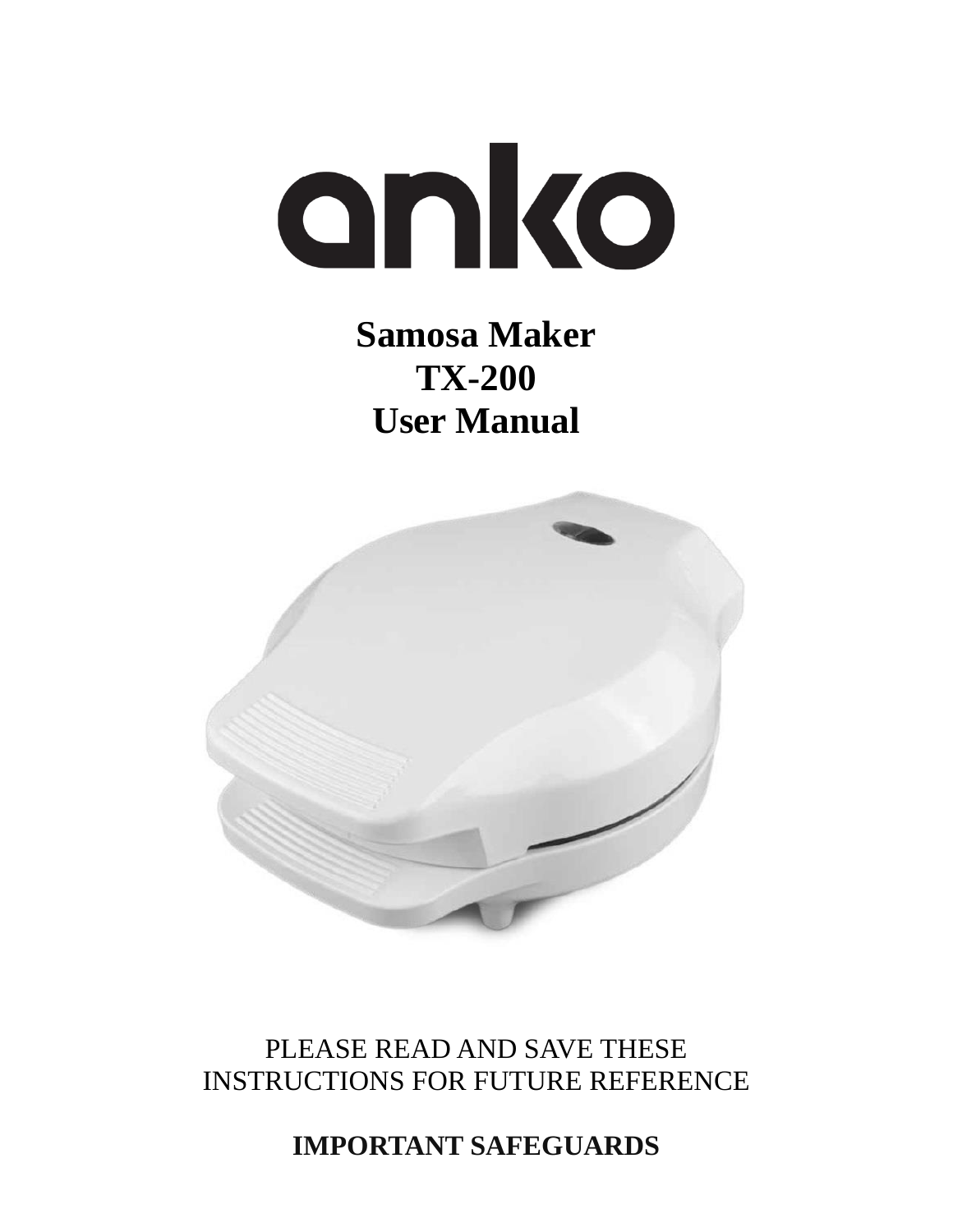When using electrical appliances, basic safety precautions should always be followed, including the following:

## **READ ALL INSTRUCTIONS**

- 1. To protect against electric shock do not immerse the appliance, power cord, plugs in water or other liquids.
- 2. Close supervision is necessary when any appliance is used by or near children.
- 3. Unplug from outlet when not in use and before cleaning. Allow to cool before putting on or taking off parts, and before cleaning the appliance.
- 4. If the supply cord is damaged, it must be replaced by a qualified electrician to avoid a hazard, or the product must be disposed.
- 5. The use of accessory attachments not recommended by the appliance manufacturer may cause injuries
- 6. The appliance is intended for household use only. Do not use outdoors or for commercial purpose. Any other use will void the warranty.
- 7. This appliance is intended to be used indoors in household and similar applications such as: staff kitchen areas in shops, offices and other working environments, farmhouses, by clients in hotels, motels and other residential type environments, bed and breakfast type environments.
- 8. Do not let cord hang over edge of table or counter or touch hot surfaces.
- 9. Do not place on or near a hot gas or electric burner, or in a heated oven.
- 10. Do not touch hot surfaces. Only use the handle provided.
- 11. Do not use appliance for other than intended use.
- 12. The appliance is not intended for use by persons (including children) with reduced physical, sensory or mental capabilities, or lack of experience and knowledge, unless they have been given supervision or instructions concerning use of the appliance by a person responsible for their safety.
- 13. Children should be supervised to ensure that they do not play with the appliance.
- 14. The appliances are not intended to be operated by means of an external timer or separate remotecontrol system
- 15. Do not use an extension cord with this appliance.
- 16. Always operate the appliance on an even surface. Make sure that there is enough ventilation, so that the hot steam can evaporate.
- 17. To avoid the danger of fire, never leave the appliance unattended. And never use appliance near any inflammable materials, such as curtains, wall cabinet…etc., due to risk of heat damage, burning and or fire.
- 18. Before connecting the appliance to mains power, the heating plates must be in closed position.
- **19. Use only heat-proof synthetic or wooden utensils when removing food out of the samosa maker to prevent damage to the non-stick coating on the heating plates. Make sure that the utensils are not pointed or have sharp edges.**

## **Caution, hot surface. Care must be taken. The surfaces are liable to get hot during use.**

20. For cleaning the cooking surface, please refer to section "Cleaning and Maintenance".

# **SAVE THESE INSTRUCTION FOR HOUSEHOLD USE ONLY**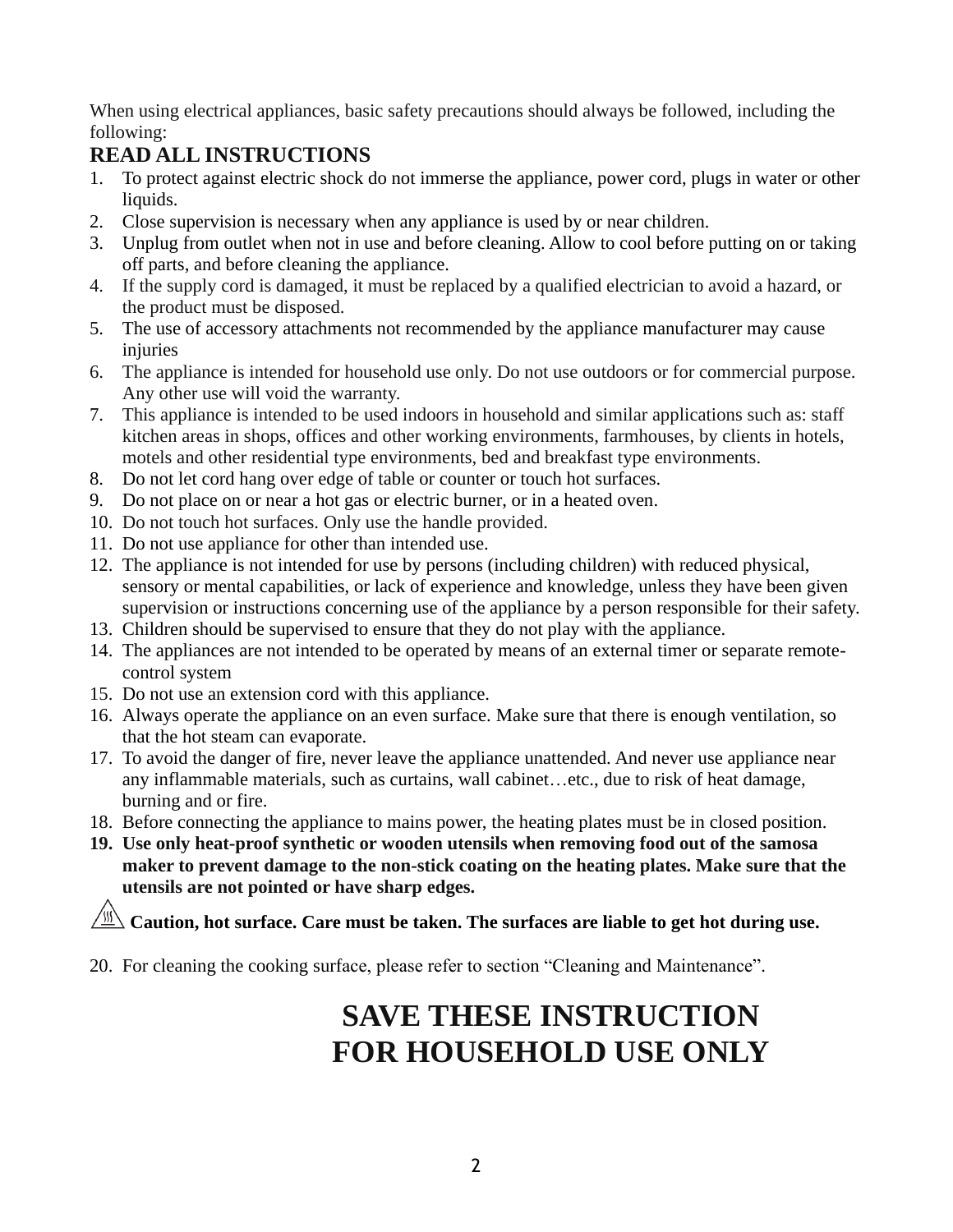### **PARTS DESCRIPTION**



 **Power indicator**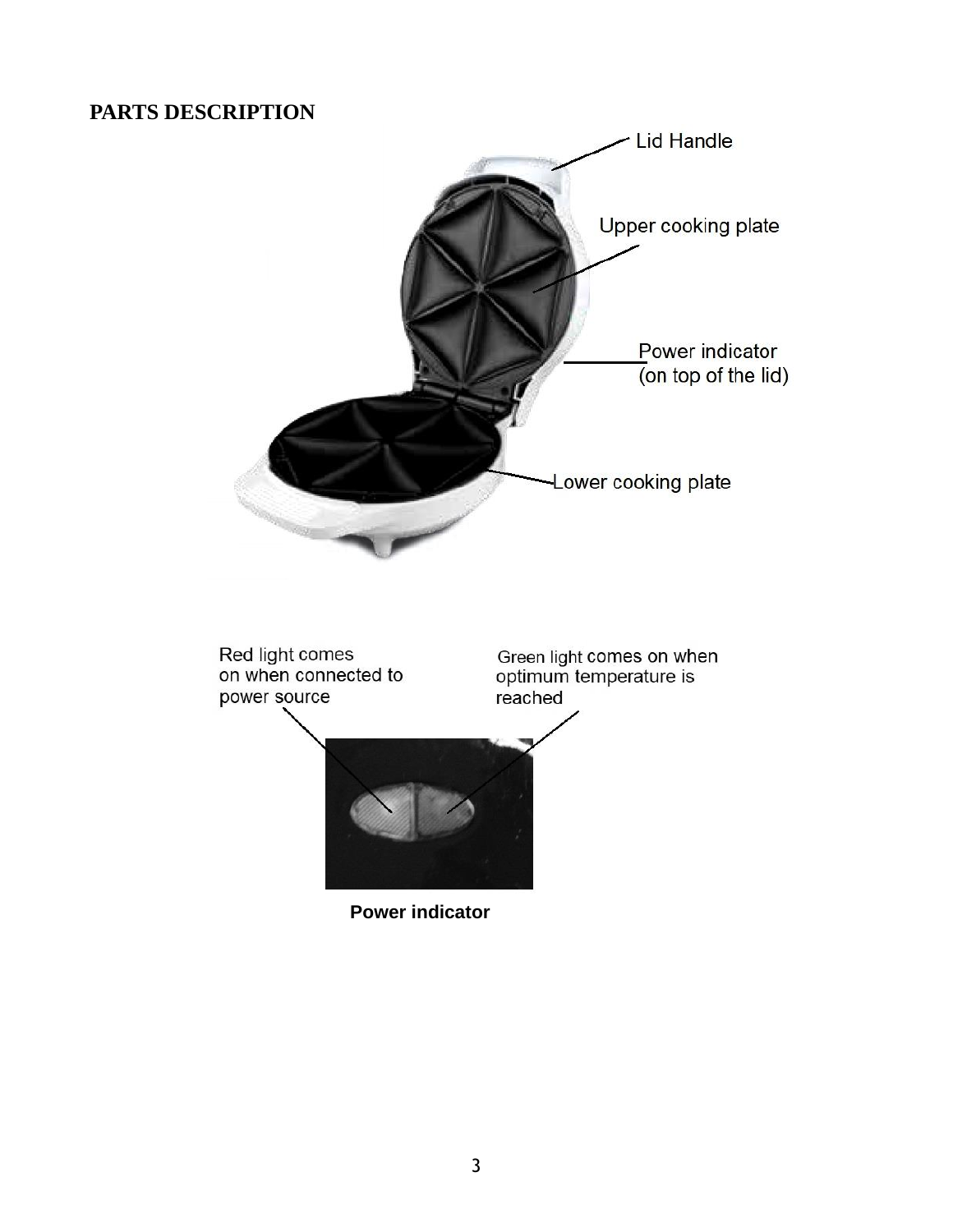## **BEFORE FIRST USE**

The appliance has been packaged carefully to ensure the product is undamaged and in good condition after shipping. **DO NOT use if the product is damaged**, please contact Kmart for replacement.

Carefully unpack the appliance. Make sure not to discard any packaging material until all parts of the appliance have been found.

Carefully wipe the exterior of the appliance to remove any dust that may have accumulated during the manufacturing process. Dry with a dry towel. Do not use harsh abrasive cleaners.

**IMPORTANT! Place the appliance on a flat, heat resistive surface only. To prevent heat damage to bench top surface, i.e. vinyl bench top, we recommend placing the appliance on a heat resistant mat to protect the bench top surface.**

**IMPORTANT! Before using the appliance for the first time, the cooking plates must be coated with cooking oil to protect the non-stick cooking surface.** 

#### **OPERATION**

- 1. Brush or wipe the toasting grids with a small amount of vegetable oil.
- 2. Preheat the appliance by closing the lid and plugging into an electrical power outlet.
- 3. When the power is ON and while the appliance is preheating, the **RED light will stay ON**. It will come off once the correct temperature is reached.
- 4. The appliance should preheat for a minimum of 2-3 minutes.
- 5. The grids will reach optimum temperature in approx. 5 minutes, then the **GREEN** ready light will illuminate to indicate ready state and the appliance will stop heating. The appliance will begin to reheat again when the **GREEN** ready light goes OFF. This cycle (the **GREEN** light switching ON/OFF) will continue to maintain the optimum heating temperature in the samosa maker.
- 6. Open the Samosa Maker and place pastry on the bottom baking plate.
- 7. Fill each compartment with appropriate amount of filling, pressing the bottom half into the plate to help even cooking.
- 8. Place the top sheet. Ensure it has fully covered the bottom sheet for a good seal.
- 9. Close the Samosa Maker.
- 10. **Do not force shut**. Steam may be released in between the cooking plates and care must be taken to ensure that fingers do not come into contact with the plates.
- 11. It will take approx. 3-8 minutes to cook depending on different fillings and your taste preference.

12. Open the Samosa Maker. Remove the samosa from the cooking plates using a plastic or wooden spatula. Never use metal knifes as they may damage the non-stick coating.

- 13. Repeat the above operation if more samosas are needed.
- 14. Disconnect from mains power after use.

## **CAUTION**:

- 1. During first use, the appliance may emit a small amount of smoke and/or odour due to lubrication burning off from the heating element. This is normal and harmless. Allow dry heating until smoke and odour no longer exists.
- 2. If too much mixture is inserted into the appliance, the samosa maker cannot be closed. Never close it with undue force as this could damage the appliance.
- 3. Never use sharp forks or knifes to remove samosas as this would damage the non-stick coating on the baking surface. Use heat-resistant wood or plastic utensils only.
- 4. Always unplug the appliance from the power socket when not in use.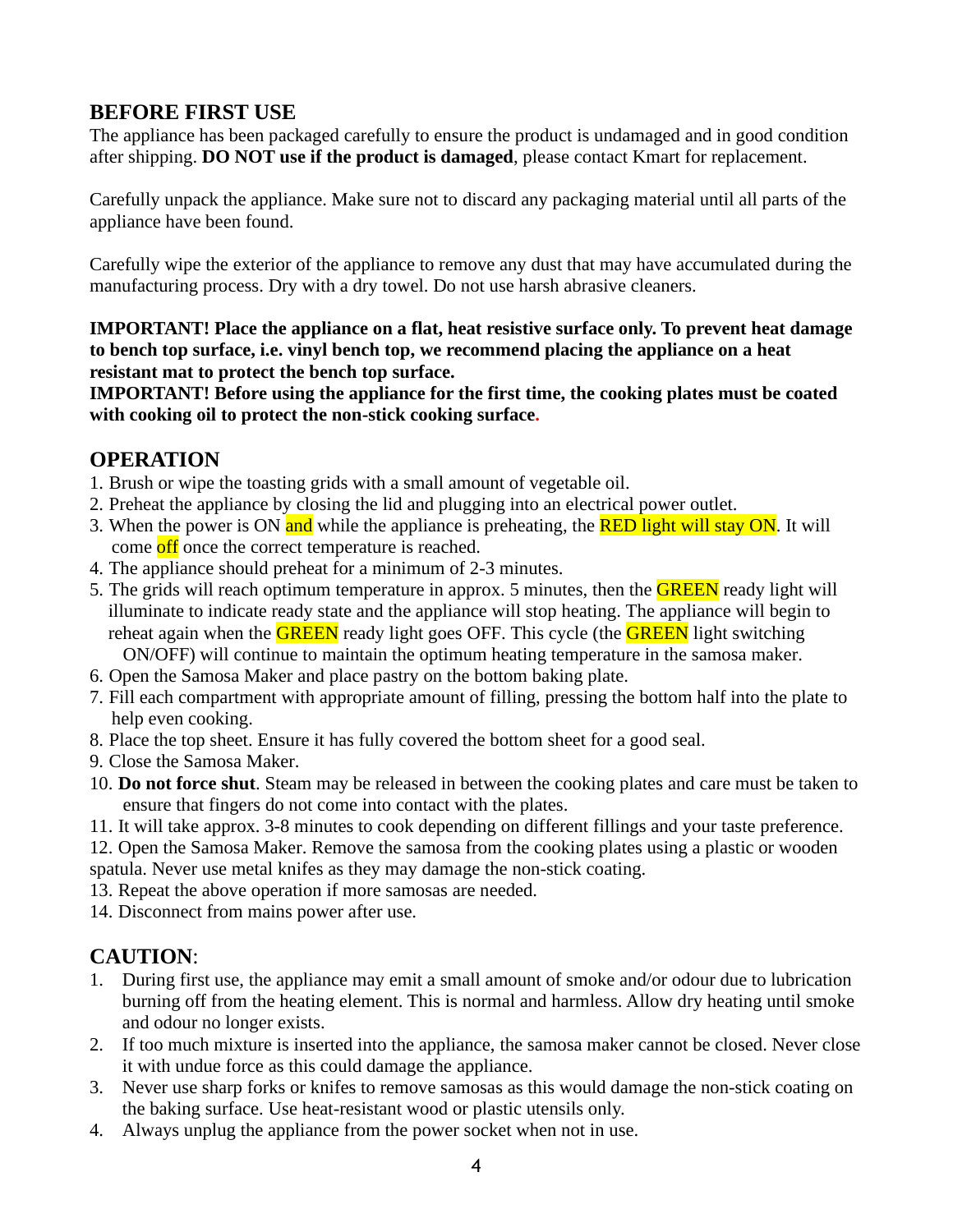## **CLEANING AND MAINTENANCE**

This appliance should be cleaned after every use.

**ATTENTION: Make sure the appliance is unplugged from mains power and allow the appliance to cool down completely before cleaning.** 

#### **CAUTION: Never immerse the Samosa Maker in water, other liquids or in a dishwasher!**

- 1. Wipe the cooking surface with a soft damp cloth every time after use. If it is difficult to remove residues, use a little oil to soften it.
- 2. Do not use any spray-on cleaners or metal objects as they can damage the non-stick coating.

## **STORAGE**

- 1.Unplug the Samosa Maker from mains power.
- 2. Allow the appliance to cool down completely.
- 3. Do not wrap the power cord around the appliance.
- 4. Store the appliance in a dry location and out of the reach of children.

#### **TECHNICAL DATA**

Voltage: 220-240V~ 50-60Hz Power: 800-1000W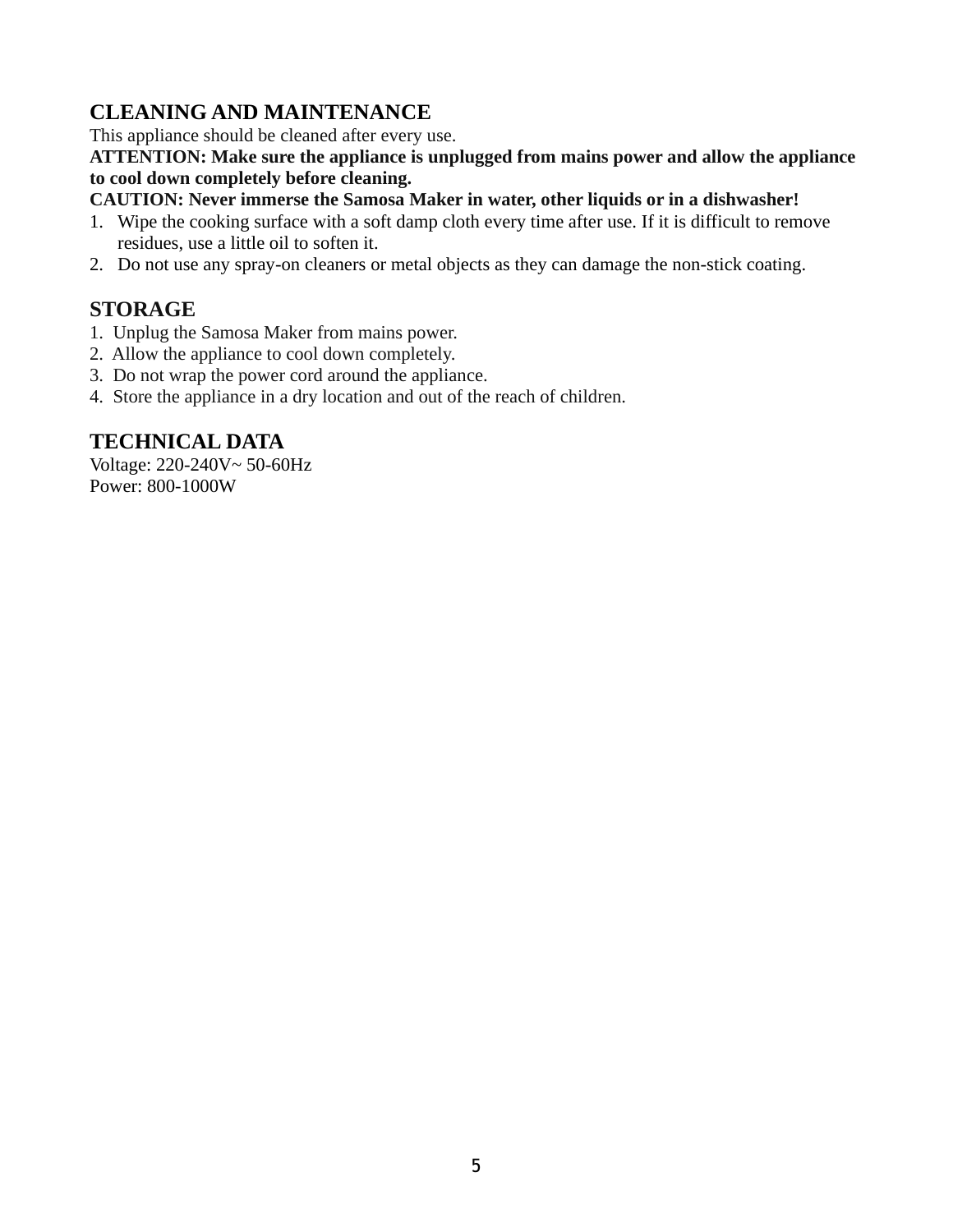#### **SUGGESTED RECIPE**

#### *Ingredients* **For Cover:**

1 cup all-purpose flour

Water to Knead dough 2tbsp oil  $\frac{1}{4}$  tsp salt  $\frac{1}{4}$  tsp Ajwain (optional)

#### **For Stuffing:**

3-4 Potatoes (boiled, peeled & mashed) 1/2 cup Green Peas (boiled) 1-2 Green Chilies (finely chopped) 1/2tsp Ginger (crushed) 1tbsp coriander finely chopped Few chopped Cashews (optional) Few Raisins (optional) 1/2tsp Garam masala Salt to taste Red chili powder to taste 1/2 tsp. Dry Mango powder( Amchur) (optional)

#### *Method*

#### **For Pastry:**

Mix all the ingredients (salt, oil, ajwain) except water. Add a little water at a time. Pat and knead well for several times into a soft pliable dough. Cover it with moist cloth and keep aside for 15 minutes.

#### **For Stuffing:**

In a bowl, add mashed potatoes, all dry ingredients (salt, chili powder, mango powder, garam masala), green chilies and ginger and mix well.

Add green peas, cashews and raisins and mix well. Add coriander and keep aside.

#### **Making Samosa:**

Prepare the pastry cover on Samosa Maker as described on page 4 "OPERATION".